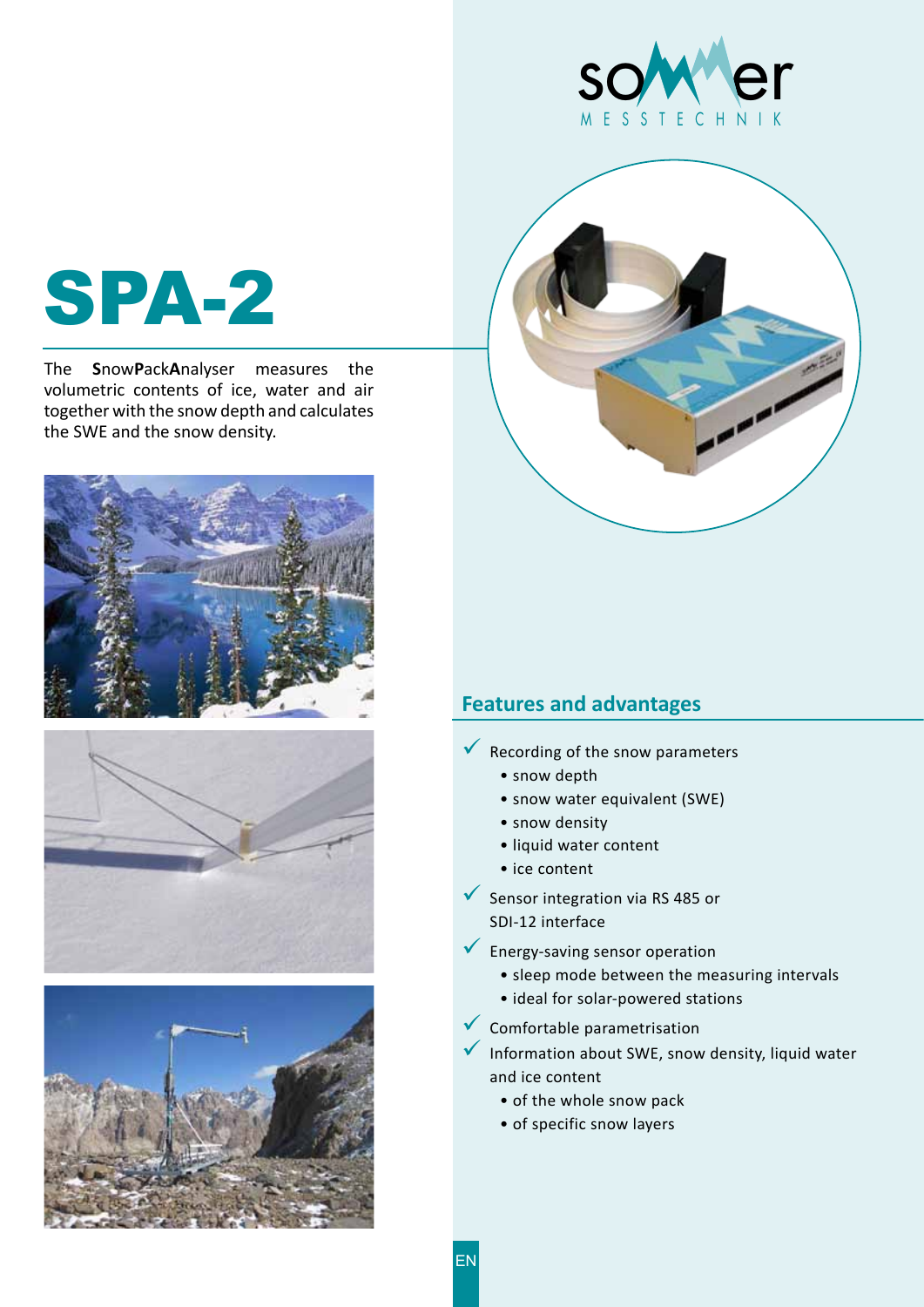## **Introduction**

#### Automatic and continuous measurement

To measure certain snow parameters can be a challenging task. Therefore, several different variables have to be measured to be able to provide reliable information about the whole snow pack. In addition, snow has a considerable variability in space and time. Until now, only punctual measurements for certain values were possible. With its strap sensors and different system assembly versions the Snow-Pack-Analyser System (SPA) now constitutes a revolutionary innovation for an automatic, continuous, and most

#### Measuring principle

#### **Snow depth**

The measurement principle is based on the travel time measurement of an ultrasonic pulse between the sensor and the snow surface. The influence of the temperature is compensated automatically.

#### **Measuring the dielectric constant**

Snow consists of the three components ice, water and air. Using different measurement frequencies, these components show different dielectric constants. Measuring the complex impedance along a flat strap sensor (SPA sensor) at two different frequencies allows to determine the volume contents of the individual components.

### Installation of the system

The SPA-system can be integrated simply and conveniently into new or existing weather stations. The snow depth sensor is fixed on a mast with a beam. The SPA sensors are attached to this same mast as well, whereas the second end is connected to a frame on the ground and stretched by a special suspension. A further

### Good results despite ice layers

It is a very common situation that ice layers in the snow pack cause for distortions of the measurement values when measuring the snow water equivalent. However, importantly areal measurement of the parameters snow depth, snow water equivalent (SWE), snow density, and the contents of liquid water and ice. For this reason the significance and reliability of the data about the snow pack's state can be increased substantially. The SPA enables a modern, up-to-date data recording with a high resolution over time. Moreover, the system helps to reduce the often dangerous and expensive employment of staff in wintry terrain.

#### **Snow water equivalent, snow density, liquid water and ice content**

The SPA sensor measures the specific volume contents of liquid water and ice in the snow pack. Baded on these information it then calculates the snow density and consequently, in combination with the snow depth, the snow water equivalent.



*Fig. 1: Measuring principle of the SPA sensor*

core part of the SPA-system is the SPA-analyser that is integrated in a switch box. It analyses the data inputs and transfers the measurement results to a data logger via an RS 485 or SDI-12 interface. It is also possible to connect up to four analogue sensors (e.g. temperature measurements) to the SPA-analyser.

using the SPA-system ice layers have no influence on the measurements. Hence, a large source of errors can be eliminated.

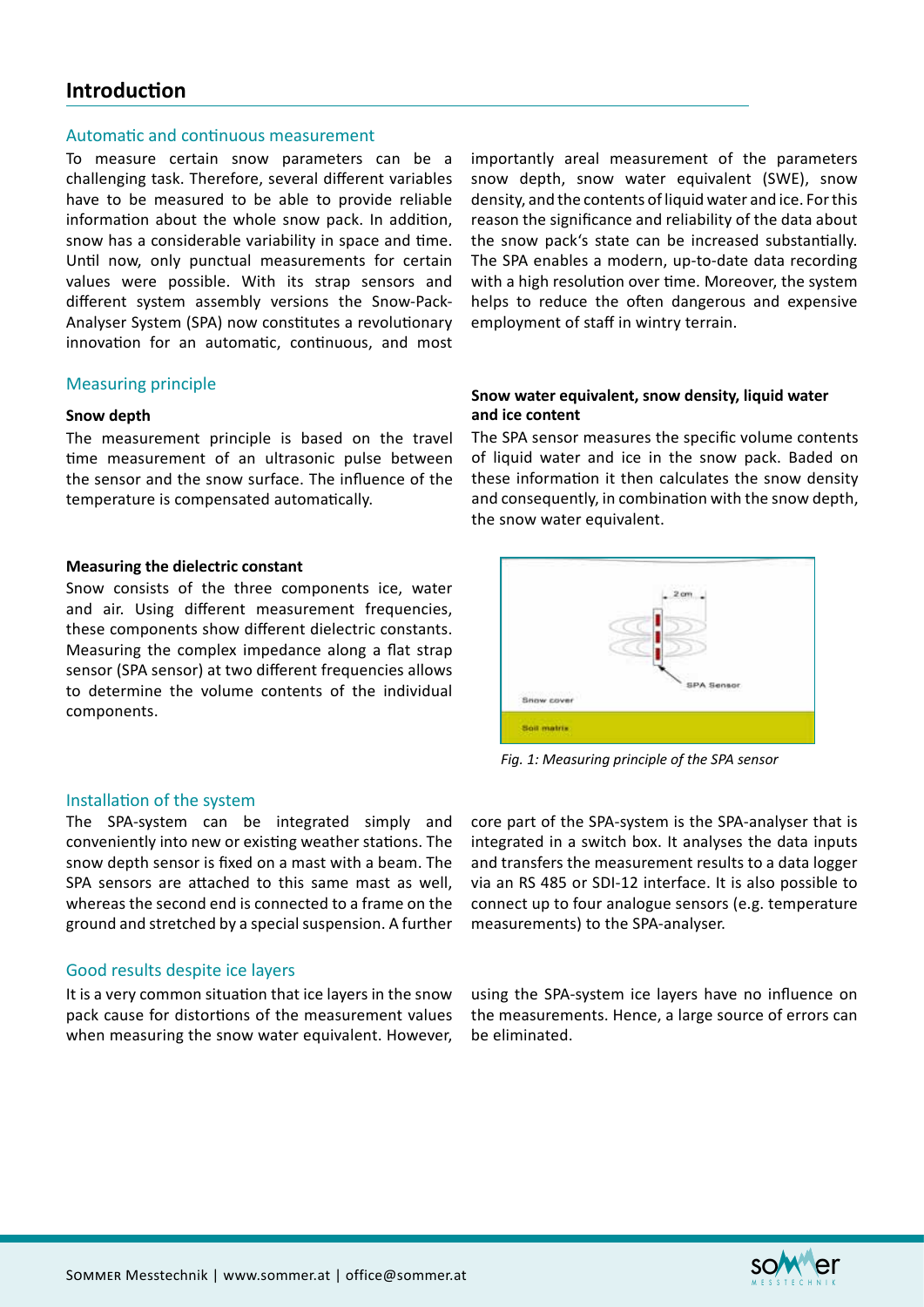## **Individual system assembly**

The SPA-system can be operated with up to four SPA sensors. Their quantity and system assembly depends on the different and individual measurement tasks. The SPA is installed on the ground resulting in the sensors to be stretched horizontally or slopingly in the snow

### Combination (horizontal/sloping)

This version combines a sloping with a horizontal SPA sensor. The sloping one determines the parameters SWE, snow density and the liquid water and ice content across the whole snow pack.

The horizontal sensor strap provides important data about the snow pack near to the ground, for example the snow density and the liquid water content. These parameters are used for the run-off prediction during the snow melting period.

### Profile

The SPA sensors are installed horizontally at increasing levels and therefore provide data about the snow density, liquid water content and ice content at specific snow depths. With this assembly it is possible to generate a density or moistness profile of the snow pack.

pack. The sloping sensor strap is employed at a snow depth of 30 cm at the minimum and it reaches up to 2.5 meters (version 1), respectively 5 meters (version 2) of snow depth at the maximum. The horizontal straps are installed at a height of 10, 30, and 50.



*Fig. 2: Illustration of the system assembly Combination*



*Fig. 3: Illustration of the system assembly Profile* 

| Water supply and management, hydropower plants,<br>flood prevention authorities | Run-off predictions and expected water quantity<br>during snowmelt                   |
|---------------------------------------------------------------------------------|--------------------------------------------------------------------------------------|
| Agriculture, mining                                                             | Expected infiltration of melting water into ground or<br>underground                 |
| Hydrology                                                                       | Point of saturation and snowmelt discharge                                           |
| Alpine communities, skiing resorts                                              | Snow density and liquid water content for risk<br>assessment of wet snow avalanches  |
| Research facilities                                                             | Snow depth, snow density, snow water equivalent,<br>contents of liquid water and ice |

The SPA-system provides high resolution data of the parameters snow depth, snow water equivalent, snow density, and liquid water and ice content of the snow pack. The most interesting period of the year is during springtime when the snowmelt begins. At first a decrease of the snow depth can be noticed (grey line, A) followed by a rise of the liquid water content (green line, B). Several days later also the snow water equivalent drops (blue line, C) what marks the saturation point. No more water can be stored in the



snow pack and the run-off starts. *Figure 4: Measuring values of the SPA-system November until July*



**Fields of application and example**